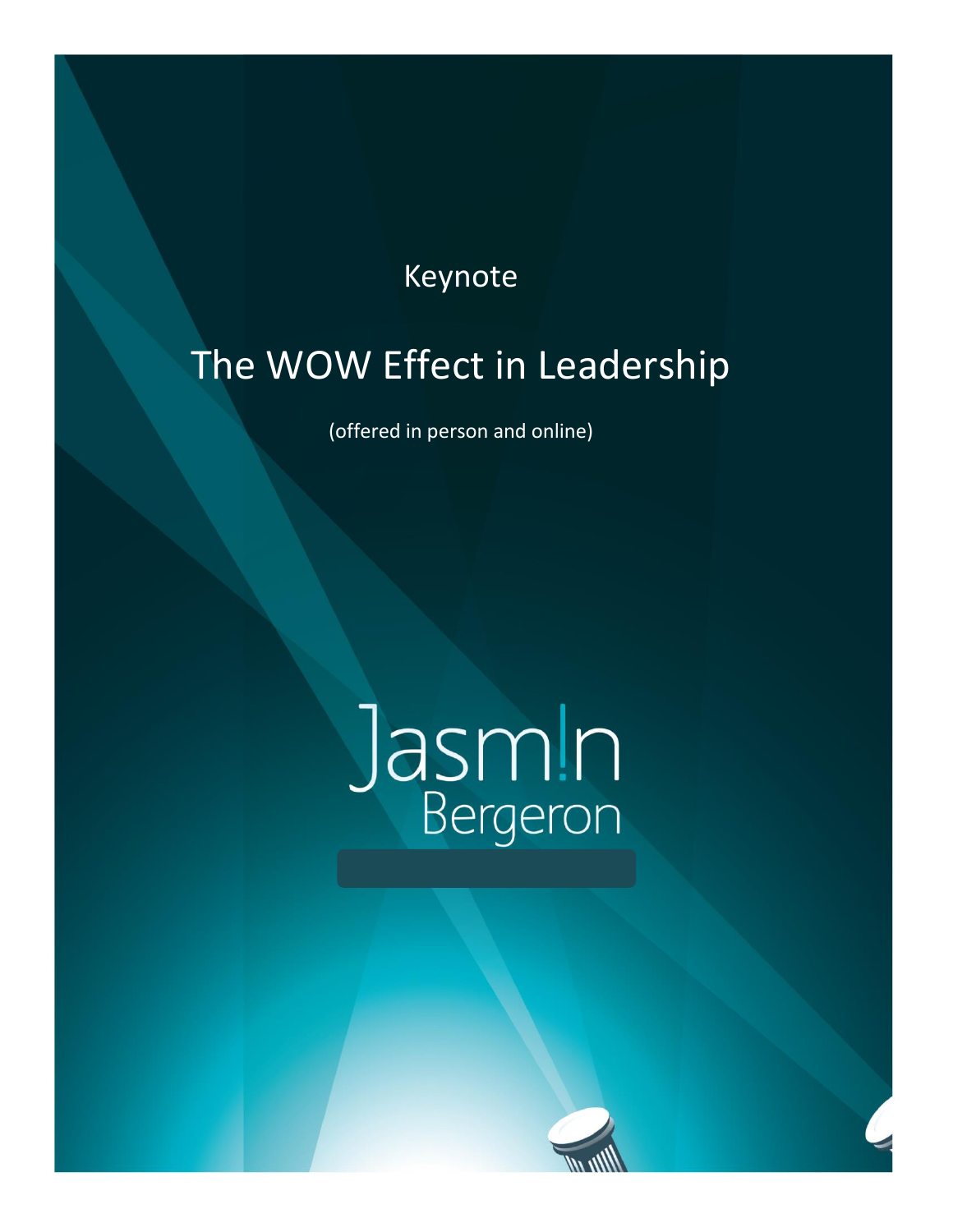# The WOW Effect in Leadership



## **Keynote Introduction**

The best organizations are those that perform best as a team! Success is rarely a coincidence. Outstanding employees are not immediately provided, but fortunately, it is possible to learn to coach them, mobilize them, value them and improve them by means of stimulating daily practices. Good teamwork takes time, but you can learn how to inspire your staff, give them recognition and spur their improvement through stimulating daily routines.

Meeting this challenge means recognizing and reasserting the qualities, skills and abilities that define WOW teams! The keynote "The WOW Effect in Leadership" was built with these ideas in mind. Being part of a winning team is exciting, mobilizing and above all, gratifying!

This keynote was designed in cooperation with several successful managers in a variety of industries. This presentation features practical and useful tips that you can put into play quickly to ensure a highly rewarding experience!

### **PRESENTATION OUTLINE**

#### **Engaging for better performance**

- Reflection and assessment—What kind of team leader do you want to be?
- Best practices to evolve from a group to a team
- Moving forward through collaboration
- Effective coaching principles

#### **Employee recognition**

- The keys to trust
- Enhancing team relationships
- Most motivating activities
- Best practices for leaders in a changing environment

#### **Creative acknowledgement**

- Different types of acknowledgement
- Encouraging a sense of belonging
- Best methods for acknowledgement online, on the phone and one on one
- Maximizing your time for better recognition

#### *Real examples for success*

- Practical tips on recognizing the value of your team members
- Innovative strategies for boosting your leadership
- Excellent techniques for giving your team a second wind
- The first steps to practice what you have learned and WOW your employees after the presentation

**Jasmin Bergeron, CSP, MBA, Ph.D.** Keynote Speaker Professor, UQAM

514 978 0795 info@jasminbergeron.com **jasminbergeron.com/en**